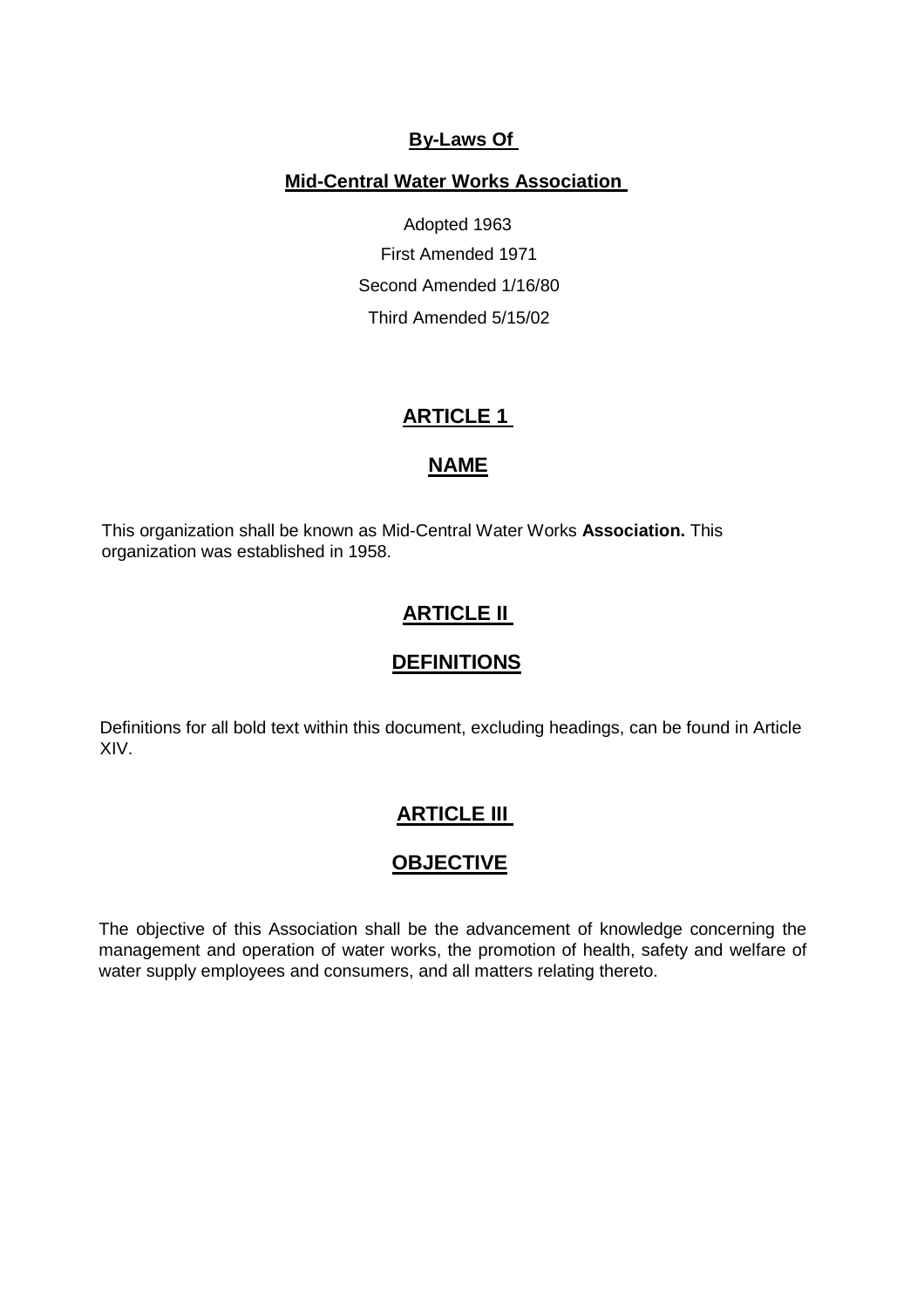# **ARTICLE IV**

## **MEMBERSHIP**

### **Section 1**

The membership of this Association shall consist of water works employees of cities, towns, villages, counties, state and privately owned water facilities, and representatives of firms, corporations, and individuals engaged in the sale of materials and/or consultation for the operation of water facilities and all matters relating thereto.

### **Section 2**

Voting membership shall be limited to members in good standing with current **annual membership dues** paid in full. All **charter** members shall pay no annual membership dues, but will have all the privileges of a paid member.

### **Section 3**

Annual Membership Dues of the Association shall be \$40.00 per year for **individual membership**, \$75.00 for **corporate membership** (up to 3), \$25.00 for **additional corporate memberships**, and \$5.00 for **retired membership** (unless retiree is a charter member whereby Annual Dues will be waived). All Due structures shall be reviewed from time to time and may be altered by the **Executive Committee** with approval of the members.

### **Section 4**

Dues paid in advance are transferable only within the organization that was issued the original membership.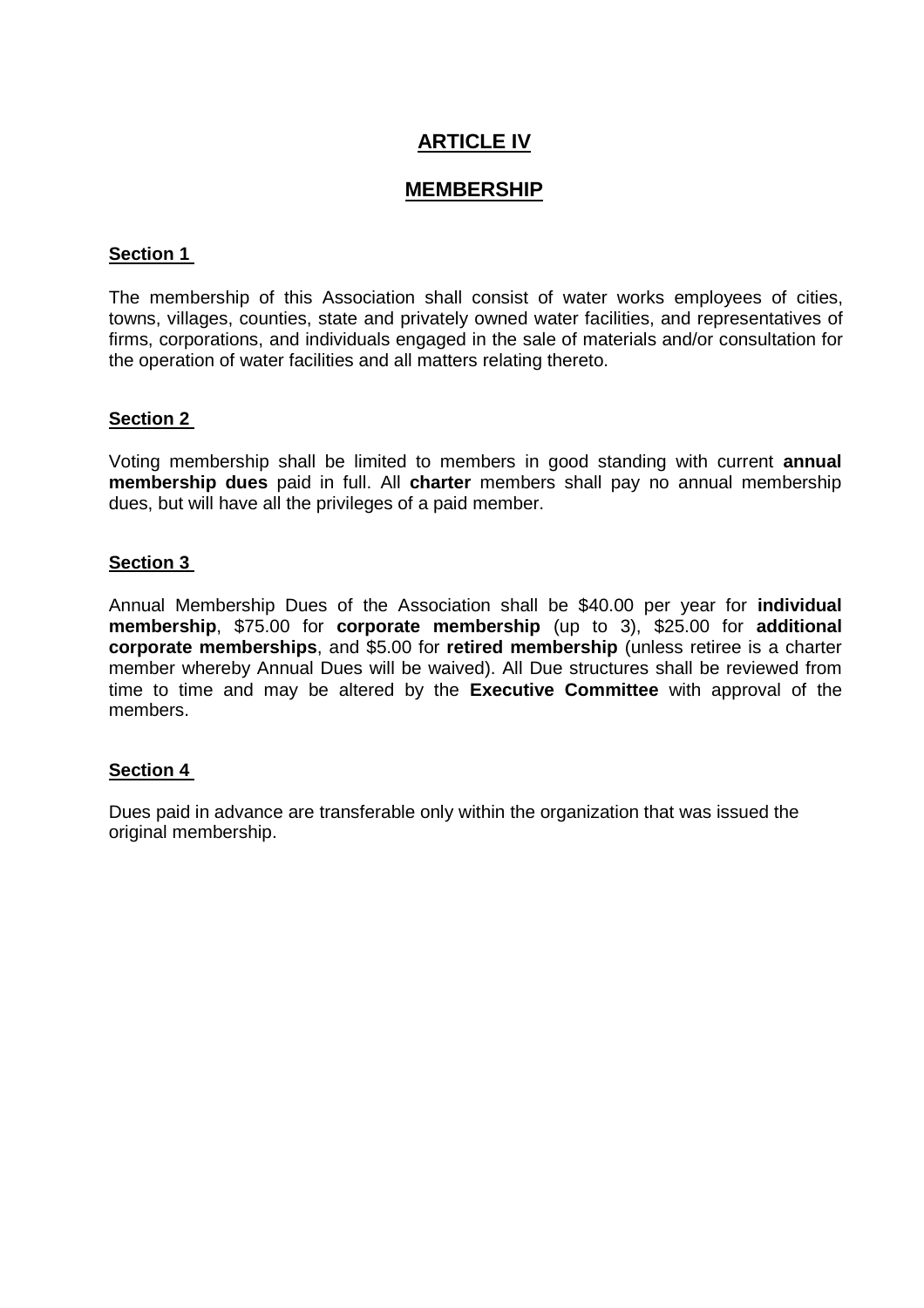# **ARTICLE V**

## **BOUNDARIES OF THE ASSOCIATION**

### **Section 1**

The boundaries of the Association shall be as follows:

U.S. Route 12 - Rand Road to the North Illinois Route 43 to the East Interstate 55 and DuPage County Line to the South The Fox River to the West

The map is attached to this By-Laws and said map shall be considered part of this Bylaws.

### **Section 2**

Boundaries of the Association shall not prohibit membership within reasonable proximity of the existing boundaries.

## **ARTICLE VI**

## **HEADQUARTERS**

The headquarters of this Association shall be at the office of the duly elected secretary.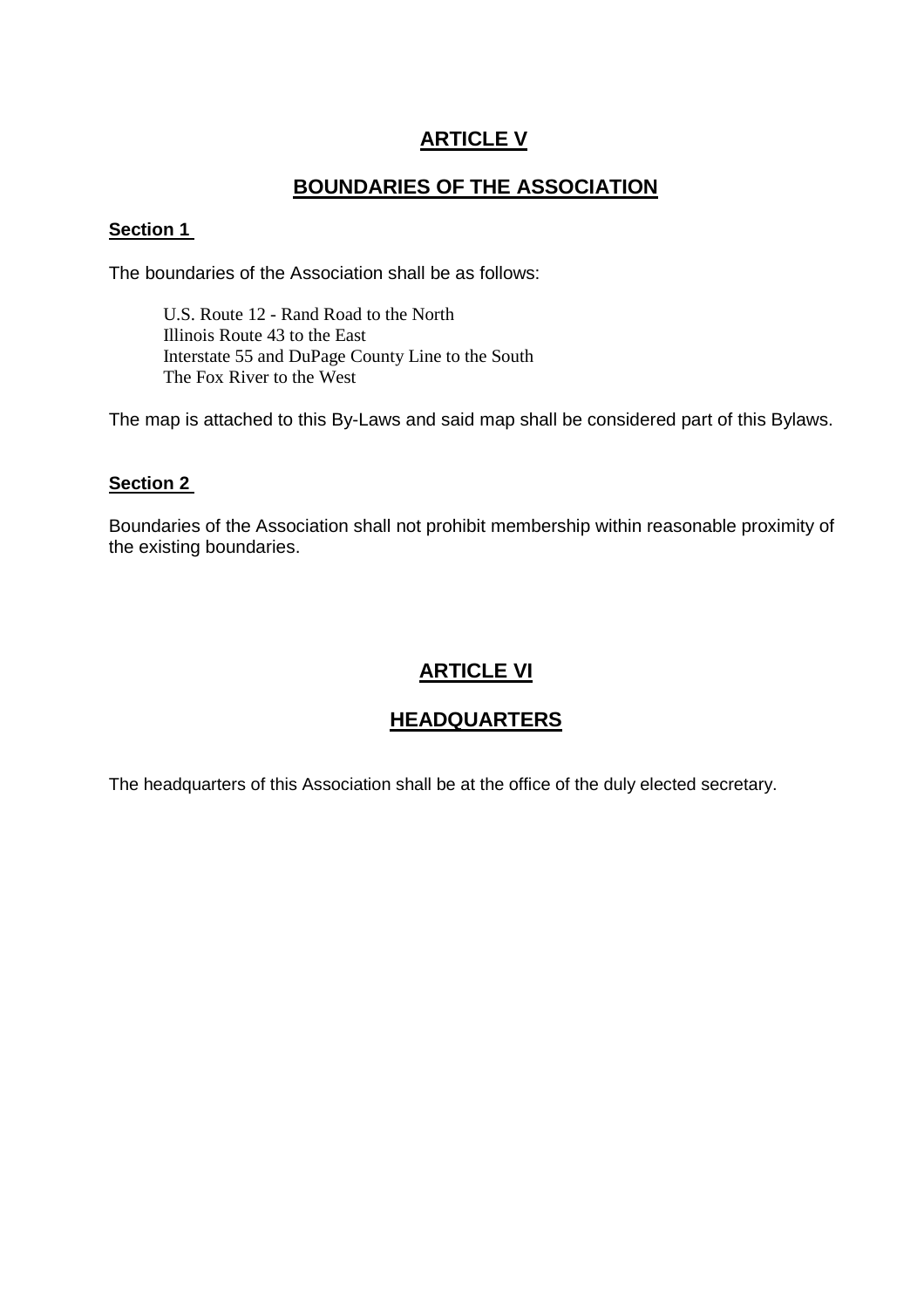## **ARTICLE VII**

## **OFFICERS AND EXECUTIVE COMMITTEE**

### **Section 1**

The **officers** of this Association shall be as follows:

- **a. Chair**
- **b. Vice-Chair**
- **c. Treasurer**
- **d. Secretary**
- **e. Immediate Past Chair**

### **Section 1-A**

The **Program Chair** shall be appointed by the Board and duties are to organize the monthly meeting programs and to assume responsibility for providing speakers for the program.

### **Section 2**

The above officers shall constitute the governing body of this Association and with the Program Chair shall herein be referred to as the Executive Committee.

### **Section 3**

The officers of this Association shall execute its business in accordance with the Bylaws and Objectives of the Association.

### **Section 4**

The terms of office for all officers shall be for one year and shall start at the close of the last session of the Annual Meeting of the Association and shall terminate at the close of the last session of the Annual Meeting, being the third Wednesday of January of each year.

#### **Section 5**

All officers of the Association shall be active members of the Association.

### **Section 6**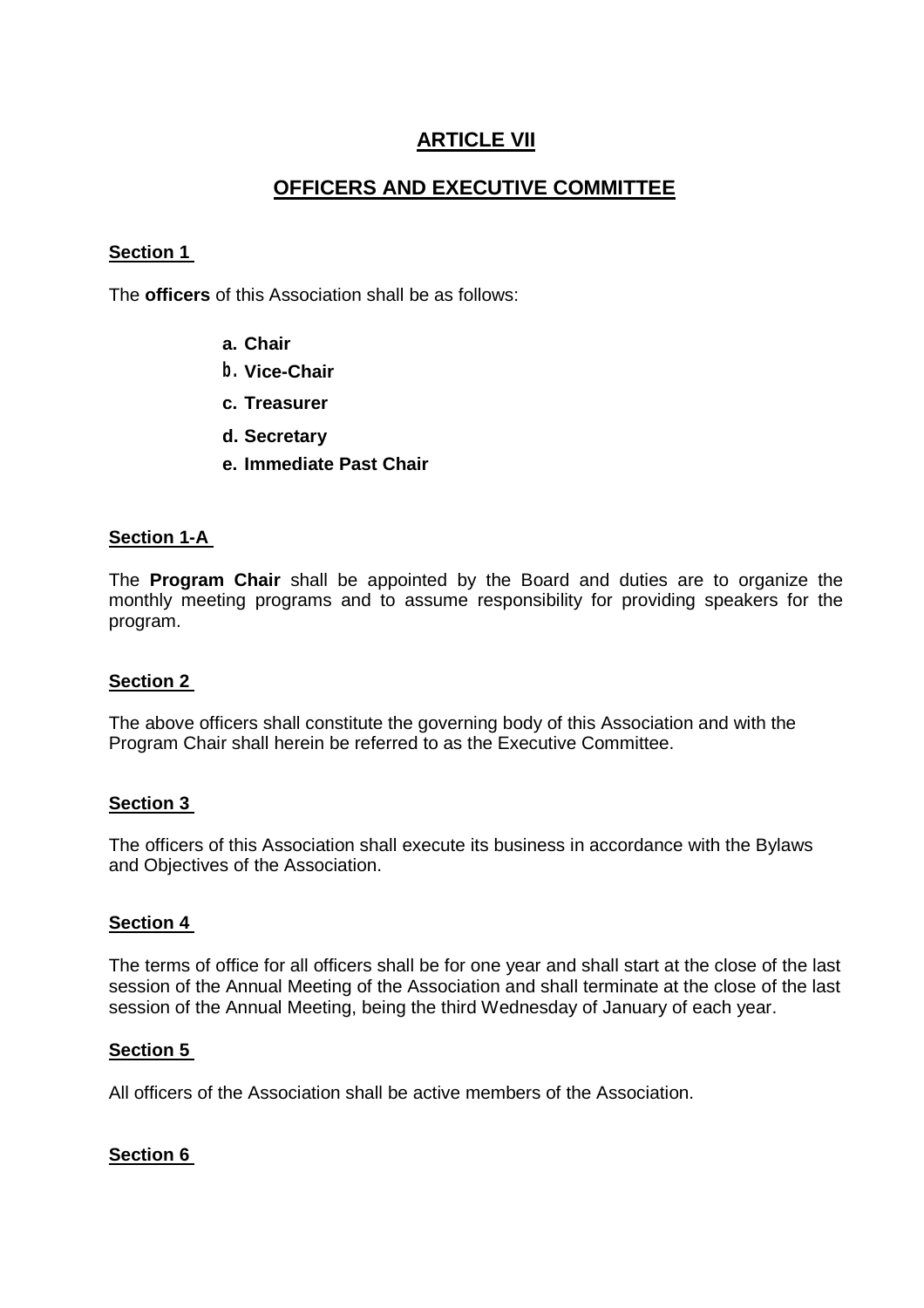No elected officer of the Association is eligible to *serve* more than two consecutive terms in the same office, with the exception of an officer who is elected to fill an unexpired term.

### **Section 7**

In the event of the inability of the Chair to serve*,* the duties shall be performed by the Vice-Chair. In the event of the inability of any member of the Executive Committee to serve, the position shall be filled by a member of the Association selected by the Executive committee to serve*,* and the successor shall be elected at the next meeting of the Association.

### **Section 8**

Nor more than two officers of the Association may be from sales organizations unless approved by members of the Association.

## **ARTICLE VIII**

## **DUTIES OFTHE OFFICERS**

#### **Section 1 - Chair**

The duties of the Chair shall be to coordinate all of the affairs of the Association so far as possible. The Chair shall preside at all the meetings of the Association and of the Executive Committee.

#### **Section 2 - Vice-Chair**

The Vice-Chair shall perform the duties of the Chair in the latter's absence, together with such other duties as may be assigned by the Chair or the Executive Committee.

#### **Section 3 - Treasurer**

The Treasurer shall attend all meetings of the Association and of the Executive Committee, and shall see that all monies due the Association are collected. The Treasurer shall promptly deposit same to the credit of the Association in a financial institution, which has been approved by the Executive Committee. A Treasurer's Report shall be given, adopted, and approved at all regular meetings of the Association.

#### **Section 4 - Secretary**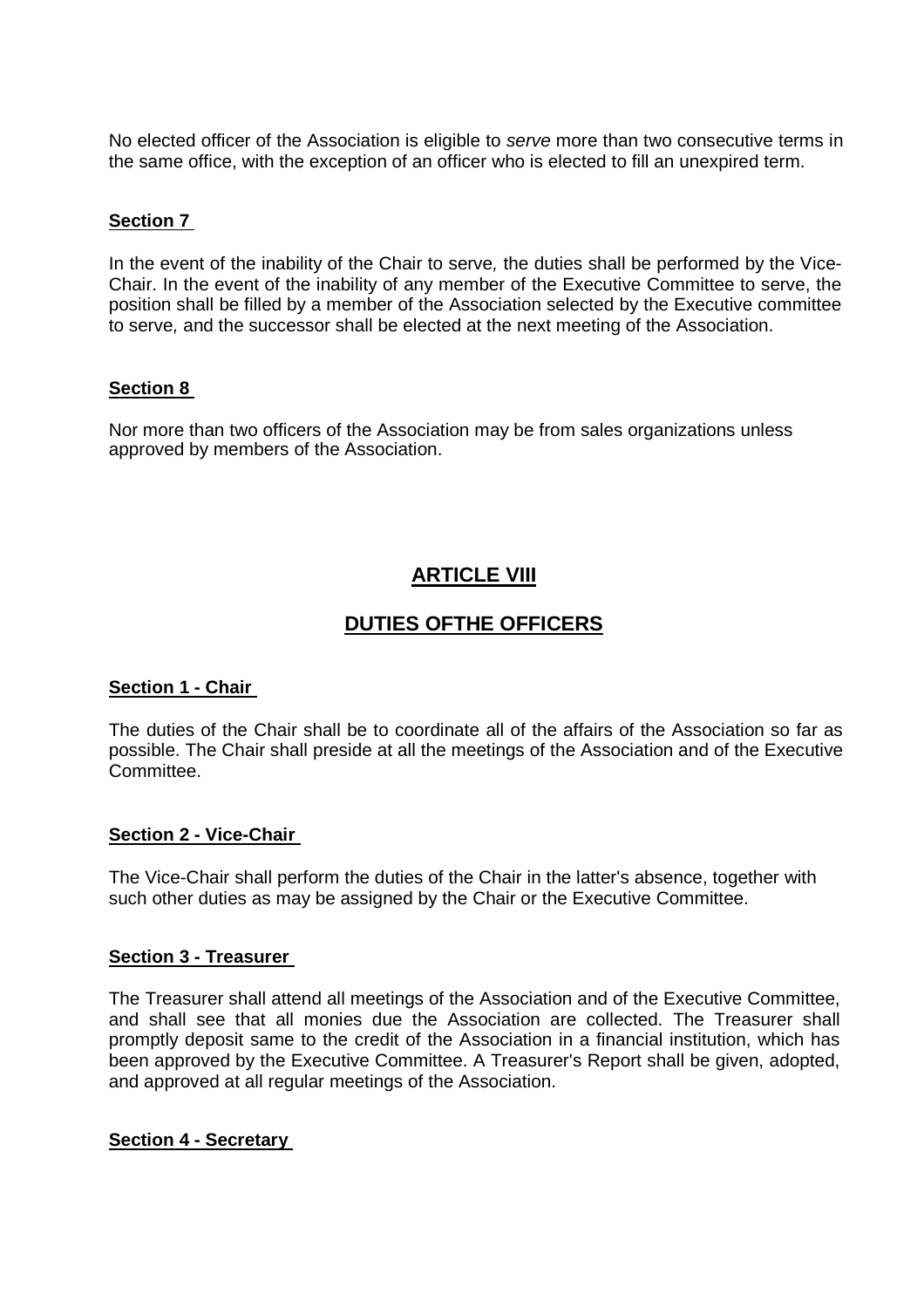The Secretary shall attend all meetings of the Association and of the Executive Committee, and shall keep records and minutes of the proceedings thereof. Minutes of the proceedings of the previous meeting shall be given at each regular meeting of the Association and shall be adopted, revised, and approved by the membership. The Secretary shall be responsible for notifying all members of the Association as to the time and place of all meetings to be held. The Secretary shall perform such duties as the Executive Committee may direct.

# **ARTICLE IX**

## **THE EXECUTIVE COMMITTEE**

The Executive Committee meetings shall be called by the Chair at any time or at the request of any member of the Committee. There shall be at least four (4) meetings of the Executive Committee during the term of office of the incumbent committee. The Executive Committee shall have general supervision over all of the affairs of the Association and shall be its legal representative in all matters. The Committee shall recommend regulations as needed, and shall enforce those regulations. These regulations, however, shall not conflict with the By-Laws of the Association.

# **ARTICLE X**

## **ADVANCEMENT OF OFFICERS**

The advancement of officers shall occur at the first annual meeting of the year, that being the third Wednesday of January. The advancement allows for officers to advance one Board level, in the order of office as defined in ARTICLE VII of these by-laws. The progression is as follows:

- 1. Chair advances to Past Chair
- 2. Vice-Chair advances to Chair
- 3. Treasurer advances to Vice-Chair
- 4. Secretary advances to Treasurer
- 5. Secretary office filled by nominee elected as defined in Article XI of these bylaws.

Any and all officer advancements are subject to challenge by the membership in good standing. Any challenge to officer advancement must be submitted in writing with signatures of not less than twenty-five percent (25%) of the members in good standing, prior to the end of the last session of the September Meeting, when nominations are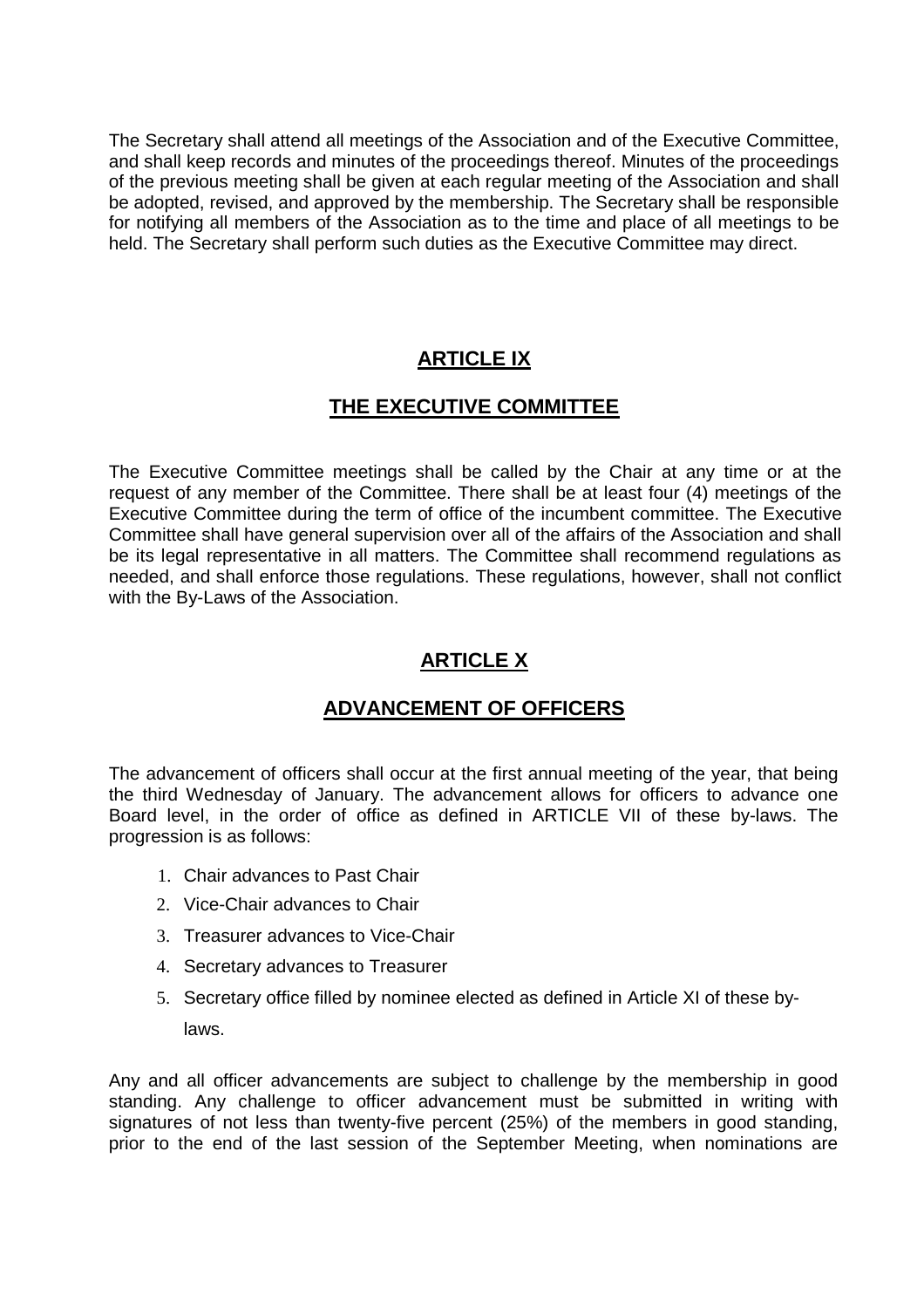requested for the vacant office of the Secretary. The Chair will then accept nominations from the membership in attendance to have any member(s) in good standing, and who has agreed to serve, placed on the ballot for that office. The office will then be filled by that member who receives the most votes after the ballots have been counted by the nominating Committee and Executive Committee at the November Meeting. Balloting and Elections are further described in ARTICLE XI of these by-laws.

## **ARTICLE XI**

## **NOMINATIONS AND ELECTIONS**

The Chair each year, with the consent of the Executive Committee, shall address the membership at the September Meeting with a request for submittal(s) of the name(s) of any member(s) in good standing to fill any and all offices of the Association. The Chair and Executive Committee shall act in accordance with the terms of the by-laws in filling these offices. No member shall be nominated without his/her knowledge and/or consent. Upon submission(s) of the name(s), the Executive committee shall determine if a ballot is necessary.

In the event no name(s) are submitted, the Executive Committee, between the September Meeting and November Meeting, will have the authority to approach members in good standing and ask if the member(s) would serve as a nominee for any vacant office needing to be filled in the upcoming year. If consent is given by the member(s) approached by the Committee, the membership in attendance at the November Meeting, following a motion by the current. Chair and a second by any member in attendance at the meeting, shall approve or deny, by a verbal aye or nay, the nominated member(s) for the vacant office(s).

In the event that one name is submitted for any vacant office, a vote to approve the nominee to fill the office will be taken at the November Meeting. Following a motion by the Chair and a second by any member in attendance, a verbal aye or nay vote will be taken of those attending the meeting, to approve or deny member(s) for the office.

In the event a ballot is necessary, due to more than one member being nominated for any office at the September Meeting, or a challenge to an advancement of any existing officer as defined in ARTICLE X of these by-laws, the Executive Committee shall select a Nominating Committee of three members, each of whom have served as a Past Officer and is in good standing, to create a ballot to be distributed to the membership at large (sample ballot attached for review at the back of these by-laws).

The Nominating Committee selected will be responsible for notifying the Secretary at least twenty-one (21) days prior to the election, being the date of the November Meeting, to allow mailing of a ballot to each member, in good standing, of the Association. On the ballot shall be printed the names and places of employment of all officers and nominee(s), along with the office they will fill, with an open square opposite the names to allow members to make their selection.

Voting instructions and the names of the members of the Nominating Committee shall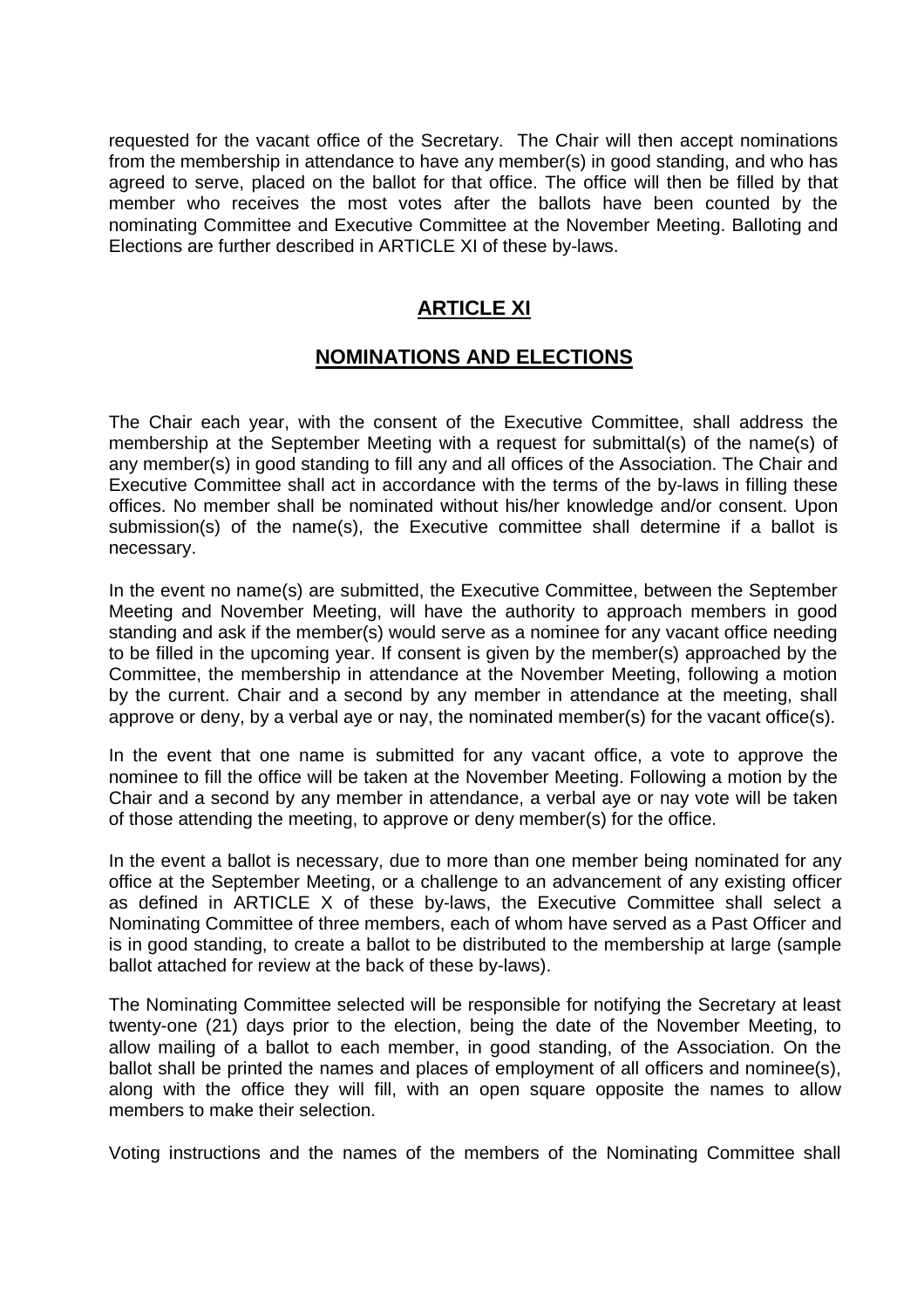appear on the ballot for the guidance of the membership. Each ballot for the election of officers shall be properly identified by being submitted, by attendance or by proxy, in a sealed envelope marked "Ballot of Officers", Mid-Central Water Works Association, at the November Meeting. Methods of counting the votes, by both the Nominating Committee & Executive Committee, shall insure the anonymity of the voter.

In the event a ballot is required, ballots will be opened and counted at the November Meeting, and the member receiving the most votes for each office on the ballot shall be duly elected. In the event of a tie, a special election will be held, by ballot, to determine who shall fill the office. The member receiving the largest number of votes in the special election shall be duly elected to fill the office. The special election ballots will be opened at the first meeting of the new year, that being the third Wednesday of January.

## **ARTICLE XII**

## **COMMITTEES**

As soon as is practical after taking office, the Chair shall present to the Executive Committee the names of the committees and the members to be appointed to each committee for the Chairs' term of office. Committees and members shall have approval of the Executive Committee. Committees to be appointed at the second Association meeting of each year shall be as follows:

- a. Program Committee (under the direction of the Program Chair)
- b. Golf Outing Committee (under the direction of the Golf Chair)
- c. Christmas Meeting Committee (under the direction of the Christmas Chair)
- d. Nominating Committee (under the direction of the Executive Committee)
- e. Special Committees as appointed by the Chair

## **ARTICLE XIII**

### **MEETINGS**

### **Section 1**

The Association shall have one monthly meeting· on the third Wednesday of each month, unless conflicts exist. In this event, the Secretary will notify the membership the meeting prior to the conflict or by written or verbal communication.

### **Section 2**

The times and places of all meeting of the Association shall be fixed by the Executive Committee or by a committee appointed by them for that purpose.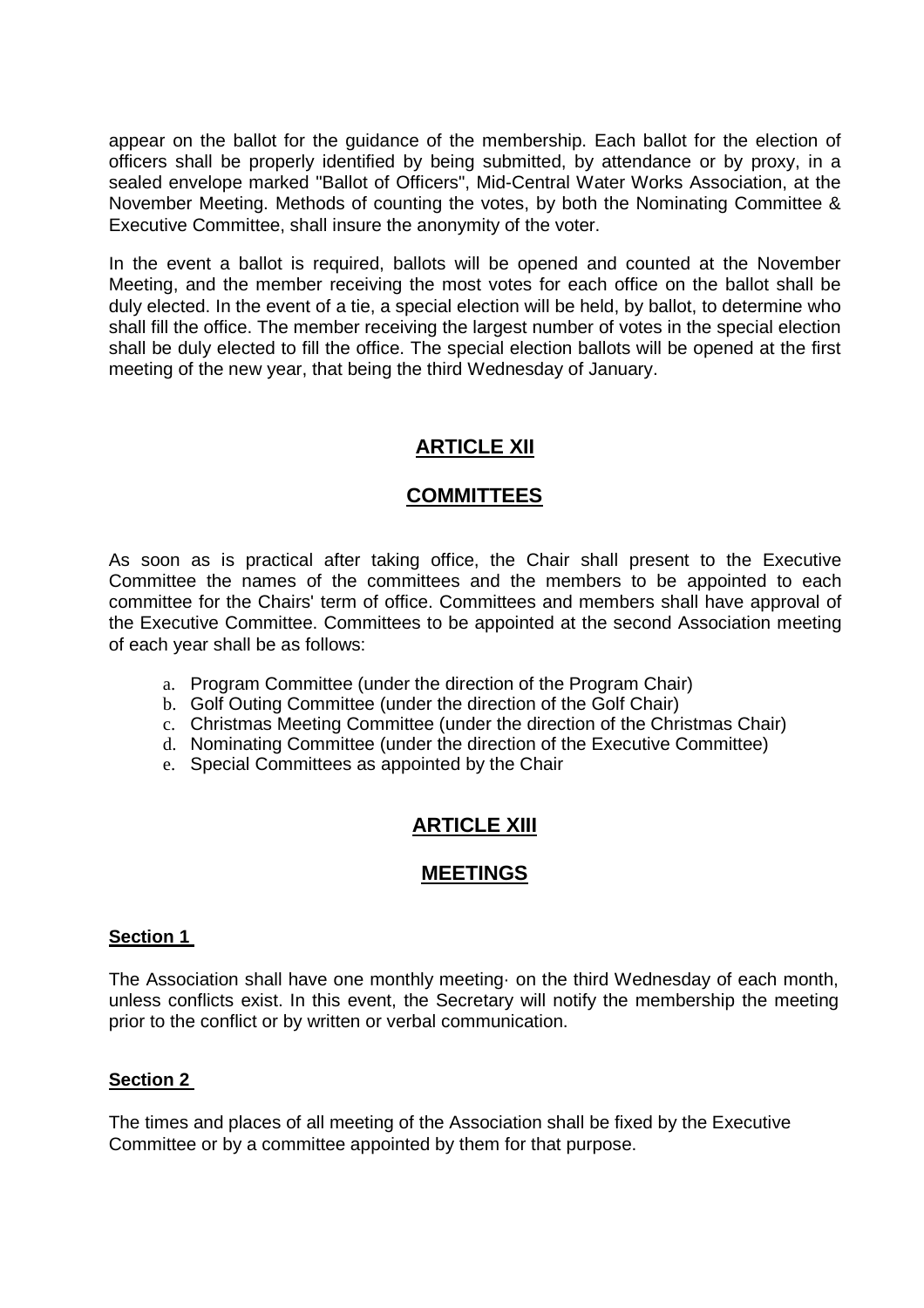### **Section 3**

Special Meetings may be called by the Executive Committee or upon the written request of at least ten percent (10%) of the members in good standing. Notice of such meetings shall be transmitted to all members at least one (1) week prior to the meeting, stating the time and place of said meeting.

### **Section 4**

Ten percent (10%) of the membership in good standing shall constitute a quorum for the transaction of business at any meeting of the Association. A majority rule (which is considered as 2/3 of members in attendance in accordance with "Roberts Rules of Order" will allow approval of all business transactions during said meeting.

### **Section 5**

The parliamentary proceedings of all meetings of the Association shall be governed by "Roberts Rules of Order".

## **ARTICLE XIV**

### **DEFINITIONS**

#### *ASSOCIATION*

*All individual, corporate, additional corporate, lifetime, charter and retired members who have paid Annual Membership Dues for the current year and who comprise and participate in the monthly meetings, voting, and general activities of Mid-Central Water Works Association.*

#### *ANNUAL MEMBERSHIP DUES*

*Dues which are paid by an individual, village, town, city, county, state or organization at the beginning of the current year to maintain membership in the Association.*

#### *CHARTER MEMBER*

*Any member who was instrumental in the formation of the Association, either by attendance at the first monthly meeting in the first year or by serving* as a *member of the Steering Committee at the time the Association's formation.*

*INDIVIDUAL MEMBERSHIP*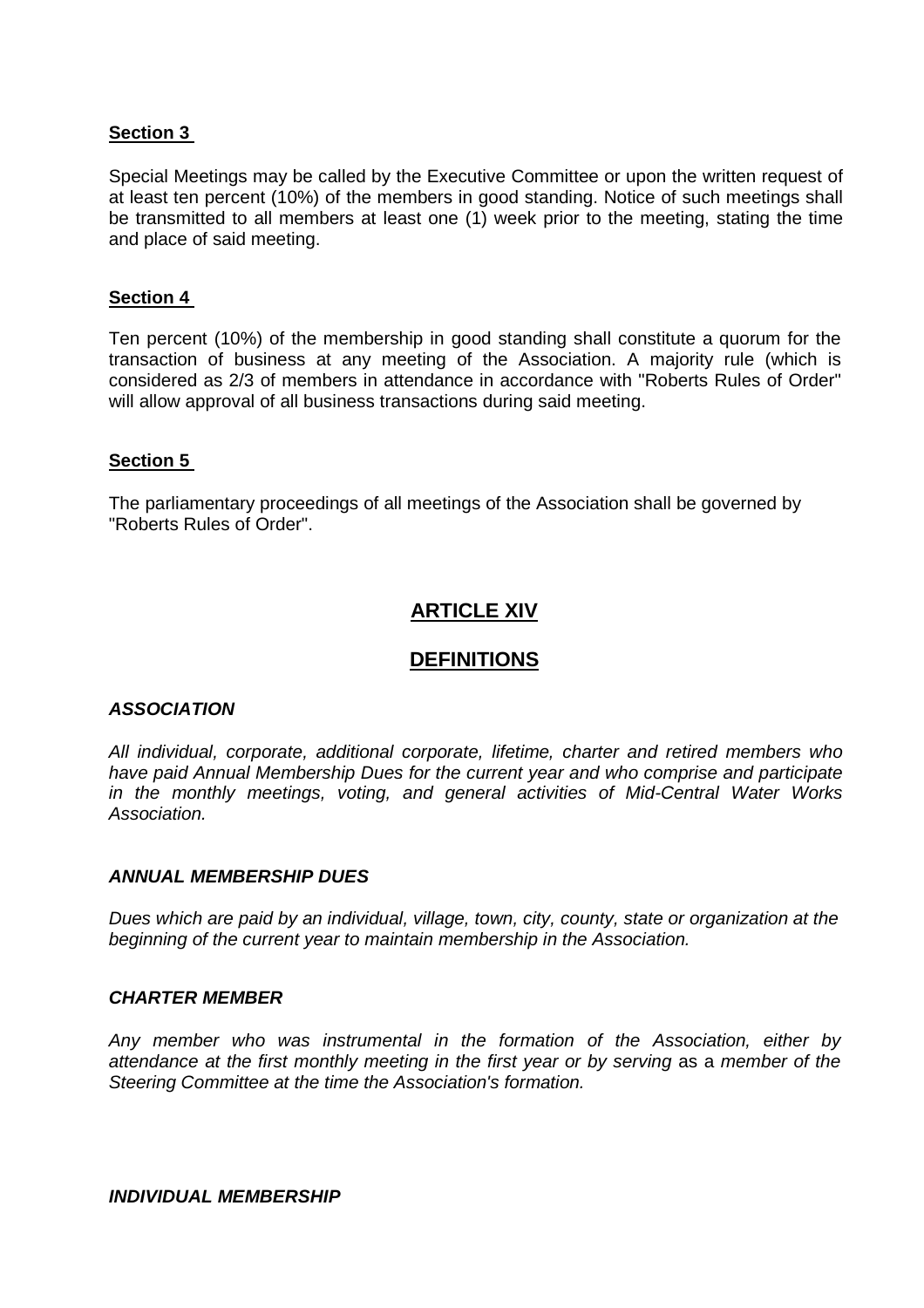*Annual membership dues paid by or for* a *single individual from any village, town, city, county, state, privately owned water facility, or organization to maintain membership for the current year.*

#### *CORPORATE MEMBERSHIP*

*Annual membership dues paid by or for tl7ree individuals from any village, town, city, county, state, privately owned water facility, or organization to maintain membership for the current year.*

#### *ADDITIONAL CORPORATE MEMBERSHIP*

*Annual membership dues paid by or for any additional members exceeding the thre6 allowed under a corporate membership from any village, town, city, county, state, privately owned water facility, or organization to maintain membership for the current <sup>I</sup> year.*

#### *RETIRED MEMBERSHIP*

*Annual individual membership dues that are waived upon. retirement of any individual over fifty-five* (55) *of any village, town, city, county, state, privately owned water facility, or organization which at any time was a member in good standing of Mid-Central Waterworks Association.*

#### *OFFICERS*

*Any individual, along with the Immediate Past Chair, who has been duly elected by a majority vote, to fill any of the following positions in the Association for the current year: Chair; Vice-Chair; Secretary; Treasurer.*

#### *CHAIR*

*Any individual who has been duly elected by a majority vote to serve in the highest level of the current Board of Officers for the year in which elected.*

#### *VICE-CHAIR*

*Any individual who has been duly elected by a majority vote to serve under the Chair and who will assume the Chair's responsibility in the event the Chair can not fulfill the duties of the office, and who will serve in the second highest level of the current Board of Officers for the year in which elected.*

#### *TREASURER*

*Any individual who has been duly elected by majority vote to manage the financial status of the Association, through maintaining all financial records of the organization, and who will serve in the third highest level of the Board of Officers for the year in which elected.*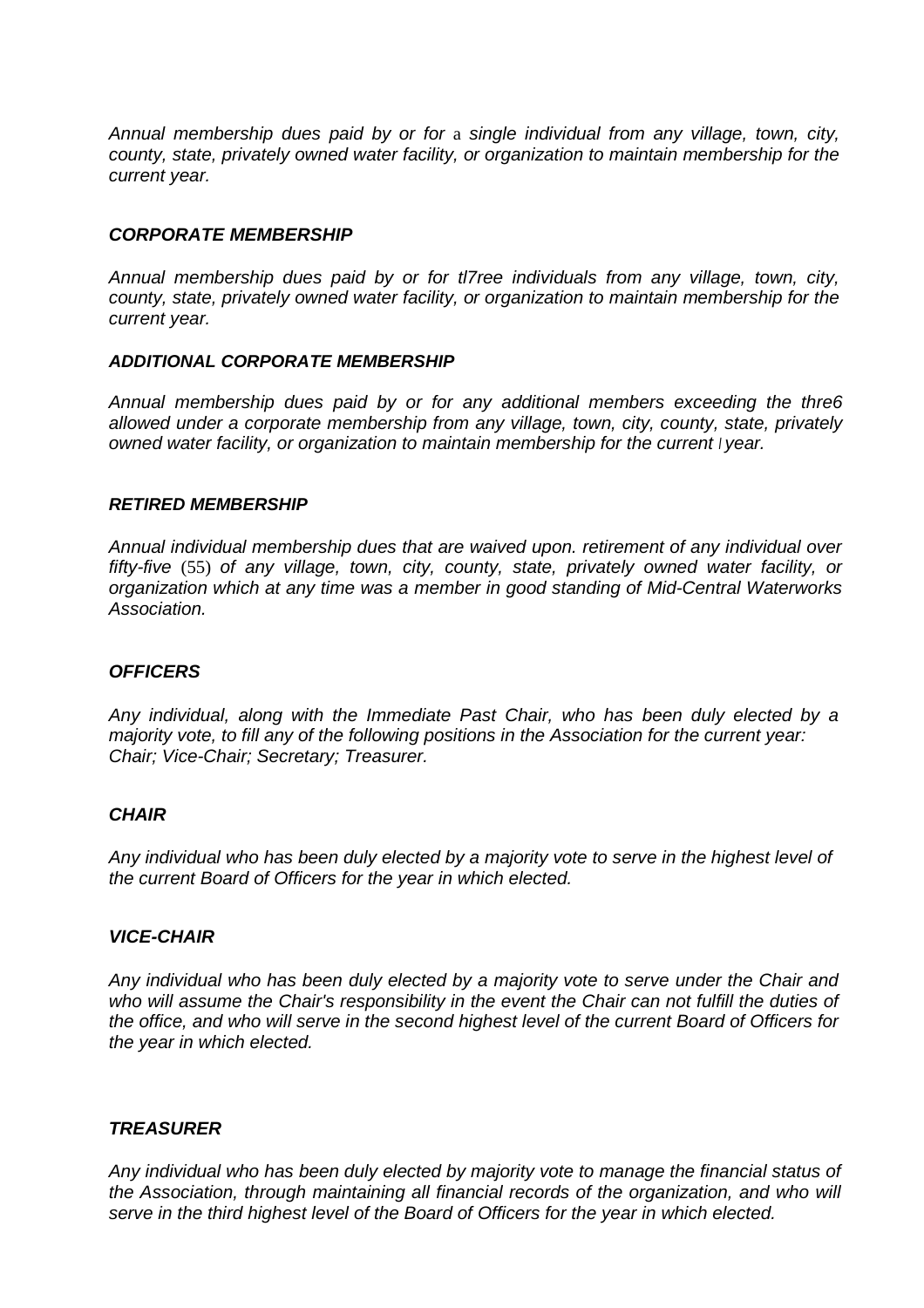### *SECRETARY*

*Any individual who has been duly elected by a majority vote to record the proceedings of the Association, both during the monthly meetings and Executive Committee meetings, or any other meeting which business of the Association is transacted, and who will serve in the fourth highest level of the Board of Officers for the year in which elected.*

#### *IMMEDIATE PAST CHAIR*

*Any individual who was duly elected by majority vote in the year prior to the current year, who serves as a member of the Executive Committee, and steers the Board of Officers through use of their past knowledge of Association proceedings.*

### *PROGRAM CHAIR*

*Any individual who is appointed by the Board of Officers for the current year and is considered an equal member of the Executive Committee, and who will organize the monthly programs and procure speakers for each meeting.*

### *EXECUTIVE COMMITTEE*

*All officers who have been duly elected by a majority vote, the Immediate Past Chair, and the appointed Program Chair who will provide leadership to the Association by planning and providing for all business of the Association to be brought to the membership,* so *that the members benefit from participation in the organization.*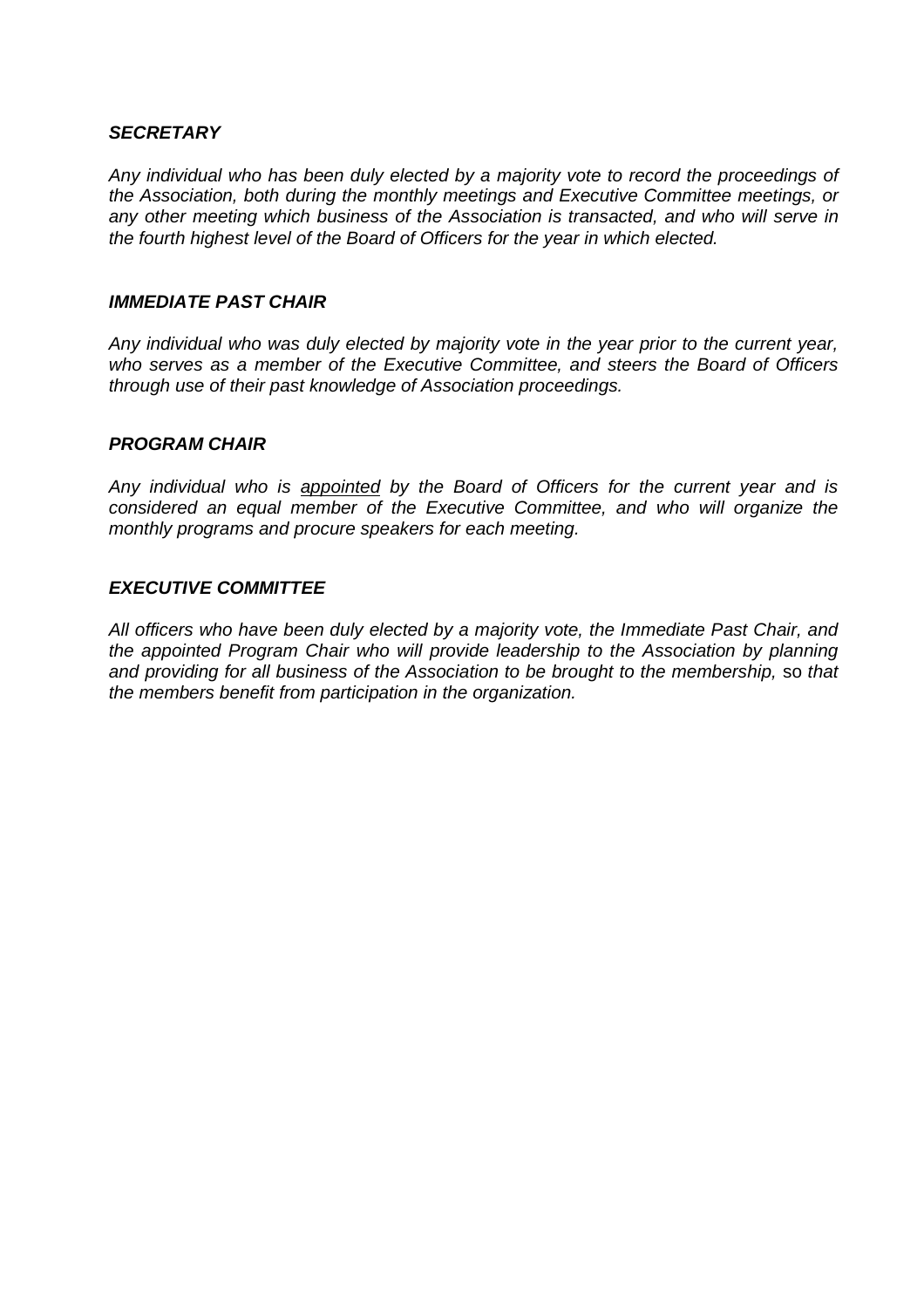# **ARTICLE XV**

## **AMENDMENTS**

Proposals for the amendment of these By-Laws may be made at any time by the Executive Committee or by written proposal signed by not less than twenty-five percent (25%) of the members in good standing. All proposed amendments shall be submitted to the Executive Committee for its' review. The proposed amendment together with the report of the Committee shall then be submitted in writing to all members of the Association for their final approval. An amendment so selected and approved by the entire Association shall be in effect thereafter.

| Chair |  |  |  |
|-------|--|--|--|
|       |  |  |  |

Date Approved \_\_\_\_\_\_\_\_\_\_\_\_\_\_\_\_\_\_\_\_\_\_

Amended \_\_\_\_\_\_\_\_\_\_\_\_\_\_\_\_\_\_\_\_\_\_\_\_

| Aves<br>, |  |  |  |
|-----------|--|--|--|
|           |  |  |  |

| <b>Nays</b> |  |  |  |
|-------------|--|--|--|
|             |  |  |  |